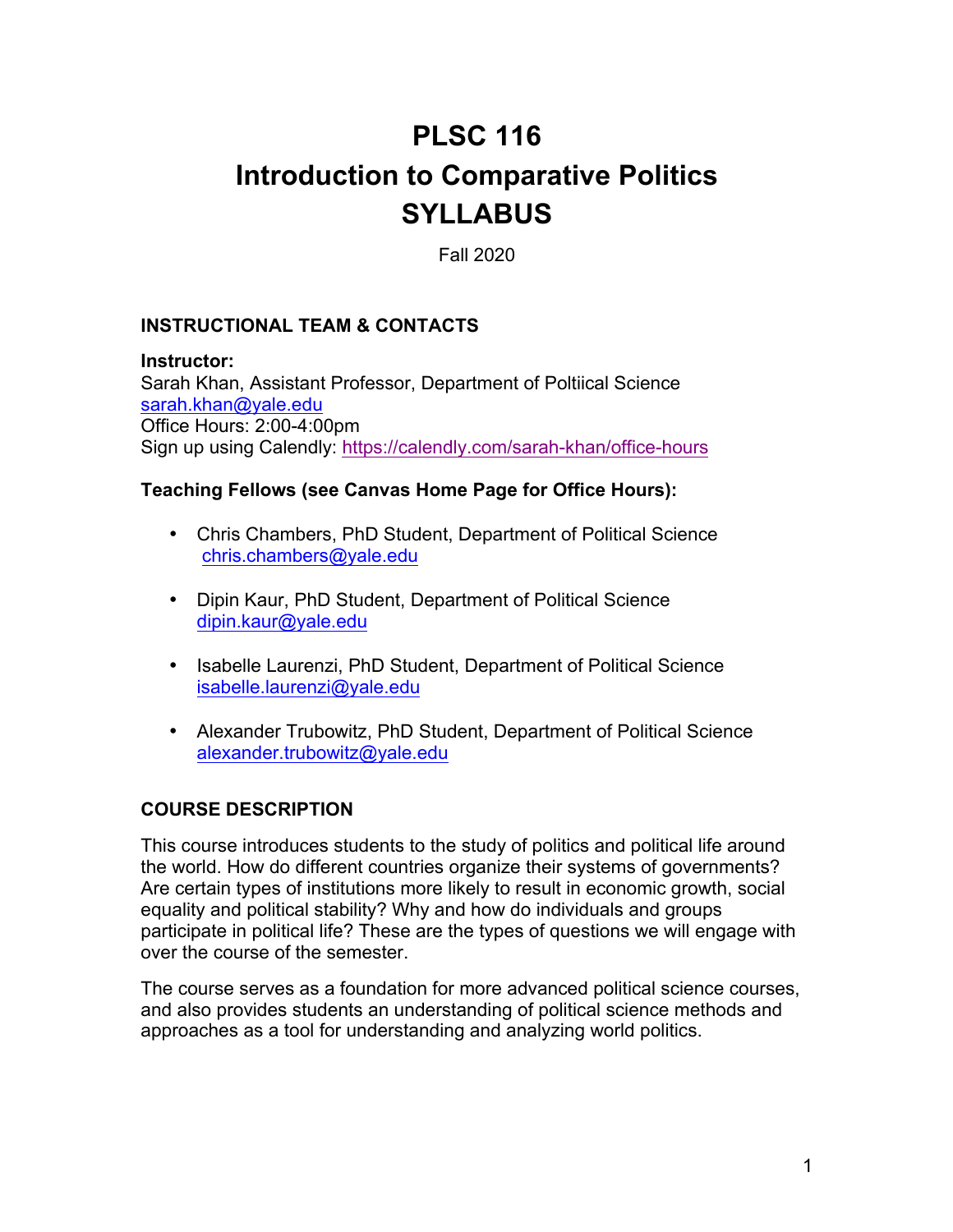## **COURSE FORMAT**

This course will be taught remotely with a mix of asynchronous and synchronous elements.

**Pre-recorded Lectures (Asynchronous):** Students are responsible for viewing the pre-recorded lectures for each week, which will be uploaded to Canvas Media Library.

**Class Sessions via Zoom (Synchronous):** We will meet as a class via Zoom once a week. We will use this time for Q&A and other activities that can help consolidate knowledge and develop analytical skills. These sessions will not be recorded. You can find the link to join these sessions Zoom page on the Canvas course page.

**Discussion Sections via Zoom (Synchronous):** Teaching Fellows will lead discussion sections for this course throughout the week. Regular attendance and participation in one discussion section is a requirement for this course. These sessions will not be recorded and attendance is mandatory. You can find the link to join these sessions Zoom page on the Canvas course page.

## **GENERAL SCHEDULE**

- **By Monday end of the day:** I will upload the recorded lectures for the week which you are responsible for viewing in advance of synchronous meetings for the course to the Media Library in Canvas
- **Tuesdays 11:30am – 12:20pm:** We will generally **not** meet synchronously during this time unless otherwise stated.
- **Thursdays 11:30 – 12:20pm:** This will be the usual weekly synchronous meeting time (via Zoom) for our class unless otherwise stated.
- **During the week:** You are responsible for attending synchronously held discussion section (via Zoom) led by your teaching fellow. Discussion sections will begin meeting the week of September  $7<sup>th</sup>$ .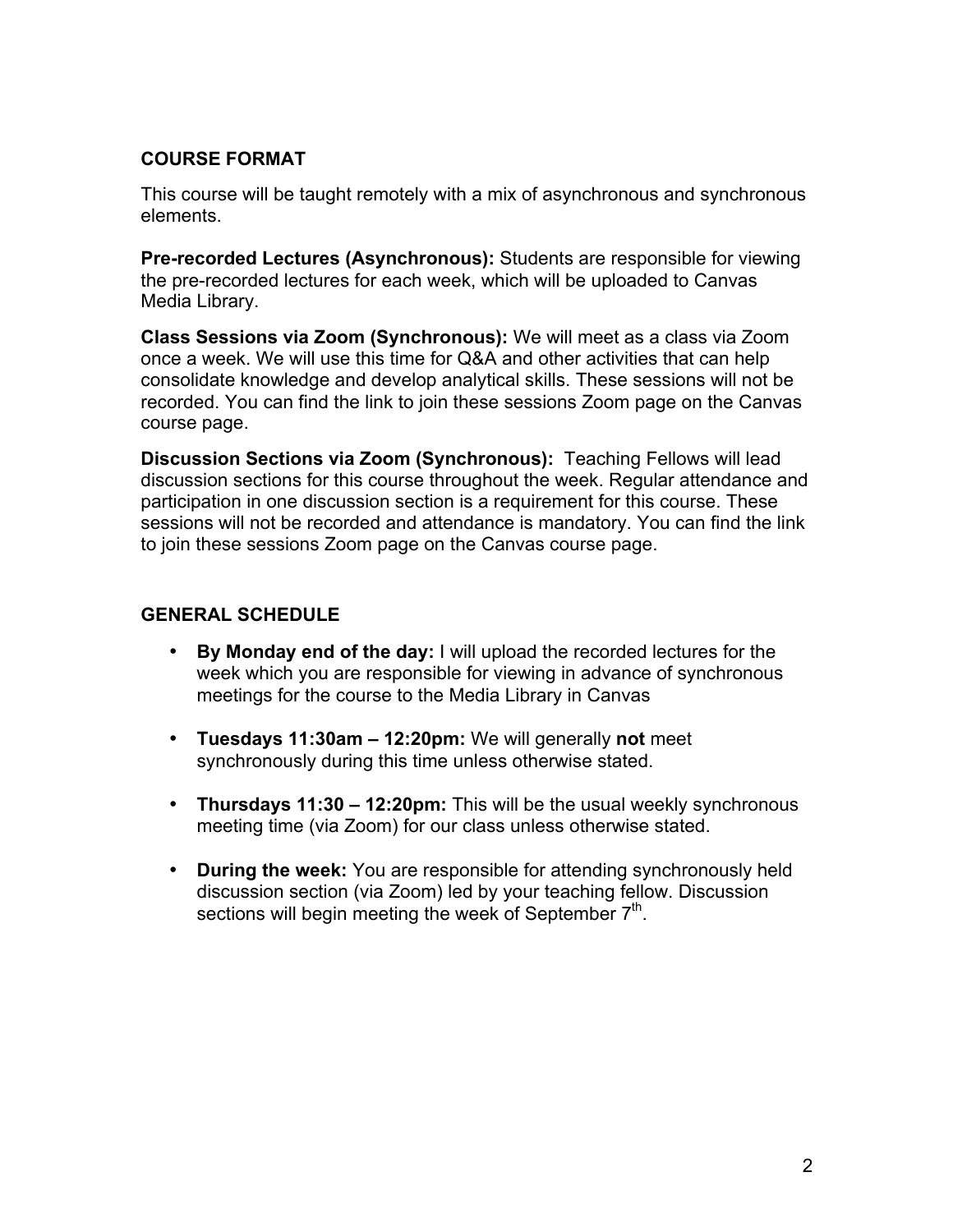## **GRADING & ASSIGNENTS**

All assignments are to be submitted electronically via Canvas. I will provide guidelines for each assignment in advance of the due date.

| Component                                      | $%$ of<br>Grade | <b>Due</b>          |  |  |  |  |
|------------------------------------------------|-----------------|---------------------|--|--|--|--|
| <b>Participation</b>                           |                 | Throughout the      |  |  |  |  |
| Attendance and active participation in section |                 | semester            |  |  |  |  |
| <b>2 Short Papers</b>                          |                 |                     |  |  |  |  |
| 1000 words each                                |                 |                     |  |  |  |  |
| Paper I: Regime Classification                 | 15%             | October 4           |  |  |  |  |
| Paper II: Election Report<br>$\bullet$         | 15%             | December 6          |  |  |  |  |
| <b>4 Reflection Pieces</b>                     |                 |                     |  |  |  |  |
| 350-500 words each                             |                 |                     |  |  |  |  |
| <b>Reflection I</b><br>$\bullet$               | 5%              | September 20        |  |  |  |  |
| <b>Reflection II</b><br>$\bullet$              | 5%              | October 18          |  |  |  |  |
| <b>Reflection III</b><br>$\bullet$             | 5%              | November 1          |  |  |  |  |
| <b>Reflection IV</b><br>$\bullet$              | 5%              | November 22         |  |  |  |  |
| <b>Peer Feedback on Reflections</b>            |                 | Within 48hrs of due |  |  |  |  |
| $100 - 150$ words                              |                 | date of reflection  |  |  |  |  |
|                                                |                 | pieces II & IV      |  |  |  |  |
| <b>Final Exam</b>                              | 25%             | During finals week, |  |  |  |  |
| Take home, short essay responses               |                 | Date TBA            |  |  |  |  |

Your TFs may create additional small assignments through the course of the semester that are adjusted in your participation grade

Grades will be allocated along the following scale; note that there is no A+ grade at Yale College.

|               | A: 93-100     | C: 73-76      |  | D-: 60-62   |
|---------------|---------------|---------------|--|-------------|
|               | $A-2 = 90-92$ | $C_{1}$ 77-79 |  | F: Below 60 |
| B+: 87-89     |               | $C-$ 70-72    |  |             |
|               | $B: 83-86$    | $D+ 67-69$    |  |             |
| $B - 80 - 82$ |               | D: 63-66      |  |             |

**Late Work:** Late work will be downgraded by 1/3rd of a letter grade (A to A-, Ato B+ etc.) for each day after the deadline. In case of illness, family emergency, or conflict with a religious observance, please email your TF to arrange an appropriate accommodation.

**Grade Changes:** If you have a question or concern about your grade, please wait 24 hours after receiving it to contact your TF via email. If you feel your assignment should be re-graded, it will be re-graded in full by the professor who may increase or decrease your original grade.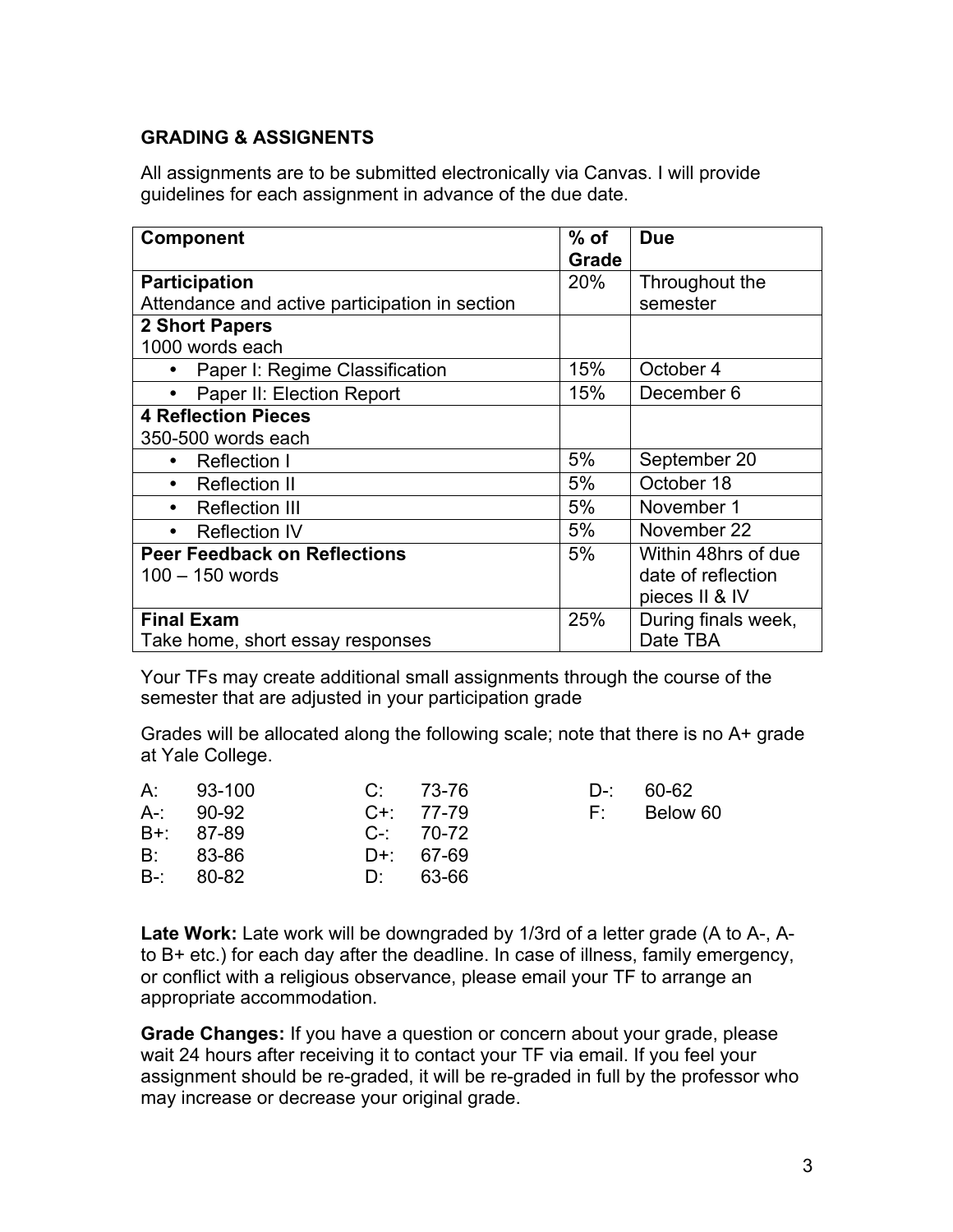## **COURSE POLICIES**

**Attendance:** Attendance in synchronous discussion sections is mandatory. You will have 1 excused absence during the semester – no questions asked. In case of illness, other obligations, or conflict with a religious observance, please email your TF to arrange an appropriate accommodation.

**Email:** In general, email should be used for logistical and short queries and you can expect a reply within 24hrs during weekdays. Substantive questions and concerns should be brought to my or your TFs office hours. Your TF is your first point of contact for questions related to the course.

**Academic Integrity:** It is your responsibility to be aware of the various forms of academic dishonesty and plagiarism, related university regulations, and to adhere to these regulations. Ignorance will not constitute an excuse for violation. Please refer to the Yale College Undergraduate Regulations (http://catalog.yale.edu/undergraduate-regulations/) for more detail, and to these guidelines on the use of sources (https://poorvucenter.yale.edu/using-sources) for guidance on how to appropriately cite sources in your work

**Disability:** I will work to provide the appropriate accommodations for students with disabilities. Please contact the Yale University Resource Office on Disabilities to discuss your needs and request accommodations.

**Inclusivity and Classroom Climate:** An inclusive and safe learning environment for all students is a priority for this course.

Please be aware that if you discuss an incident of potential sexual misconduct<sup>1</sup> with the professor or teaching fellows, we are obligated to inform the college's Title IX coordinator about the basic facts of the incident. The coordinators will not take action or plan response without the complainant's consent and can be asked to maintain confidentiality.

## **RESOURCES AND SUPPORT**

 

**Writing:** The Poorvu Center is offering students in this course the opportunity to receive written feedback on drafts of their writing. To use this service, you will be enrolled in the Canvas course Poorvu Center Asynchronous Tutoring (https://yale.instructure.com/courses/62079)

You can submit your draft to the Assignments folder in this course and a writing tutor will add feedback to your paper within 24 hours.

<sup>&</sup>lt;sup>1</sup> See here for a definition and information on policies: https://smr.yale.edu/find-policies-information/yale-sexual-misconductpolicies-and-related-definitions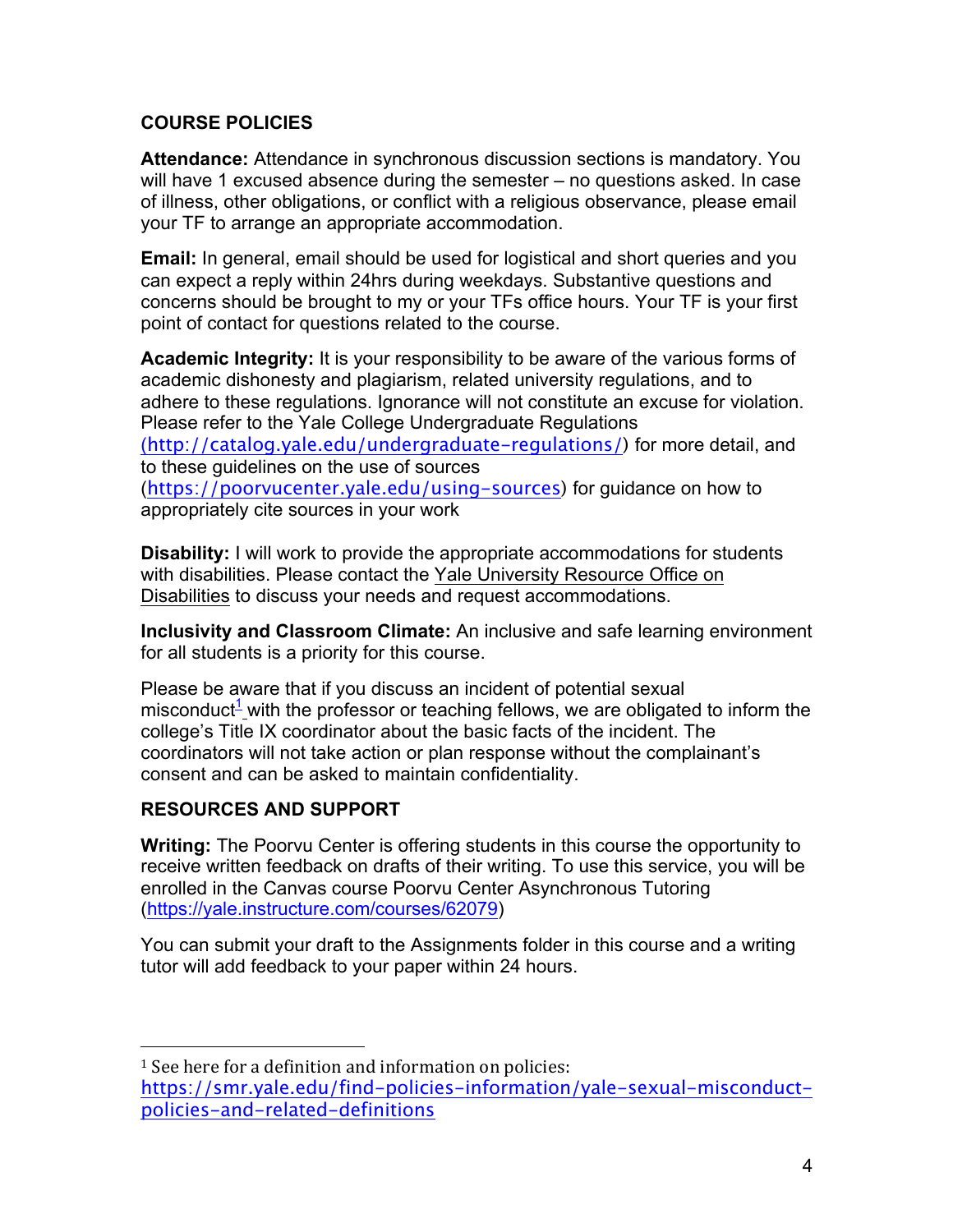If you'd prefer a real-time meeting with a tutor from the Writing Center, you can schedule a session with a Writing Partner

(https://poorvucenter.yale.edu/undergrad-writing-partners) or a Residential College Writing Tutor (https://poorvucenter.yale.edu/residential-college-writing-tutors).

**Mental Health:** Yale Health Mental Health & Counseling provides free, confidential mental health treatment to members of the Yale student community. All Yale students enrolled at least half time in a Yale degree program are eligible for counseling at Mental Health & Counseling completely free of charge regardless of whether they have waived Yale Health Hospitalization/Specialty Care coverage. Please see here for more details: https://yalehealth.yale.edu/directory/departments/mental-health-counseling

#### **Required Materials and Access:**

There is one required textbook for this course:

• Clark, William Roberts, Matt Golder, and Sona Nadenichek Golder. Principles of Comparative Politics. CQ Press, 2017. (3rd Edition)

Print copies of the book will be available for purchase at the Yale Bookstore; new and used copies are also available through various online vendors.

Electronic versions of the book are available for purchase online via the publisher website: https://us.sagepub.com/en-us/nam/principles-of-comparativepolitics/book243842

A cost effective option is to rent an electronic version of the textbook. If you choose this option, please make sure that the rental is through the end of the semester (December 18, 2020).

All other materials will be made available as PDFs or links in Canvas in the modules section under the relevant week

#### **WEEK- BY-WEEK SCHEDULE**

*Note: The required textbook is referred to as "Principles" in this schedule*

#### **Week 1: Introduction (Week of Aug 31)**

*What is comparative politics? What can comparative politics teach us about response to the COVID-19 pandemics?*

#### **Sections do not meet this week**

- PLSC 116 Course Syllabus (this document)
- Principles, Chapter 1 & Chapter 2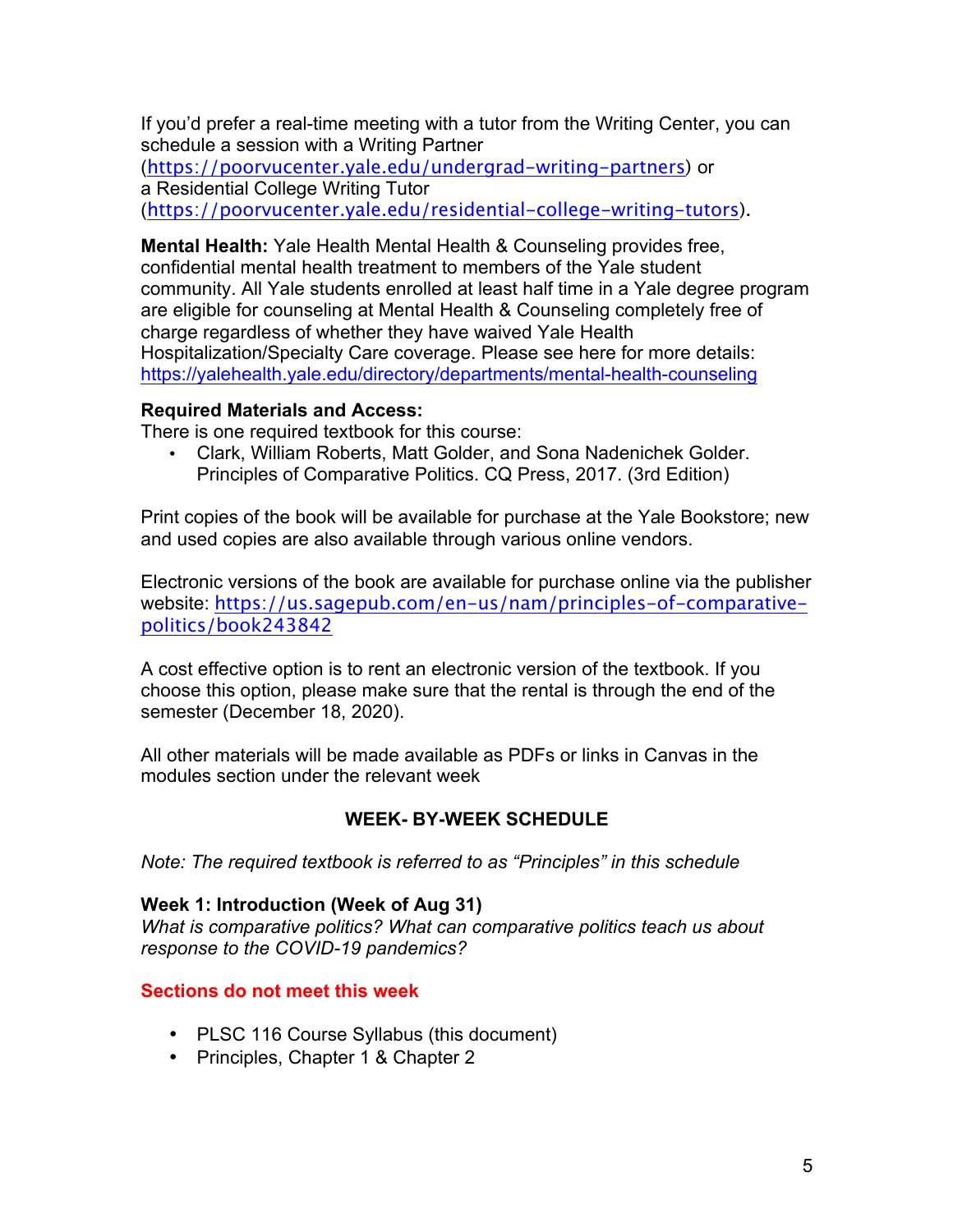- Stasavage, David. "Democracy, Autocracy, and Emergency Threats: Lessons for COVID-19 From the Last Thousand Years." *International Organization*: 1-17.
- Piscoppo, Jennifer and Kendall Funk. "Are Women Leaders better at fighting the coronavirus?" *Washington Post*. August 26, 2020

## **Week 2: States (Week of Sept 7)**

*Origins of the modern state*

## **Sections begin meeting this week**

- Principles, Chapter 4
- Herbst, Jeffrey. "War and the State in Africa." *International Security* 14.4 (1990): 117-139.
- Grzymala-Busse, Anna. "Beyond war and contracts: the medieval and religious roots of the European state." *Annual Review of Political Science* 23 (2020): 1-18.

#### **Week 3: Nations (Week of Sept 14)**

*Nation-states, state-nations and nationalism*

## **Assignment Due: Reflection Piece 1 due on Sunday by 12 midnight EST**

- Stepan, Alfred, Juan J. Linz, and Yogendra Yadav. *Crafting state-nations: India and other multinational democracies*. JHU Press, 2011. Chapters 1 & 2
- Enloe, Cynthia. *Bananas, beaches and bases: Making feminist sense of international politics*. Univ of California Press, 2014. Chapter 3
- Singh, Prerna. "In India, protesters are singing the national anthem and waving the flag. Here's why that matters." *Washington Post.* January 20, 2020

## **Week 4: Regimes I: Types and Categories (Week of Sept 21)**

*Classifying regime types; Varieties of authoritarianism*

#### • Principles, Chapter 5 & Chapter 10

Recommended:

- Diamond, Larry. "Elections without democracy: Thinking about hybrid regimes." *Journal of Democracy* 13.2 (2002): 21-35.
- Paxton, Pamela. "Women's suffrage in the measurement of democracy: Problems of operationalization." *Studies in Comparative International Development* 35.3 (2000): 92-111.
- Weaver, Vesla M., and Gwen Prowse. "Racial authoritarianism in US democracy." *Science* 369.6508 (2020): 1176-1178.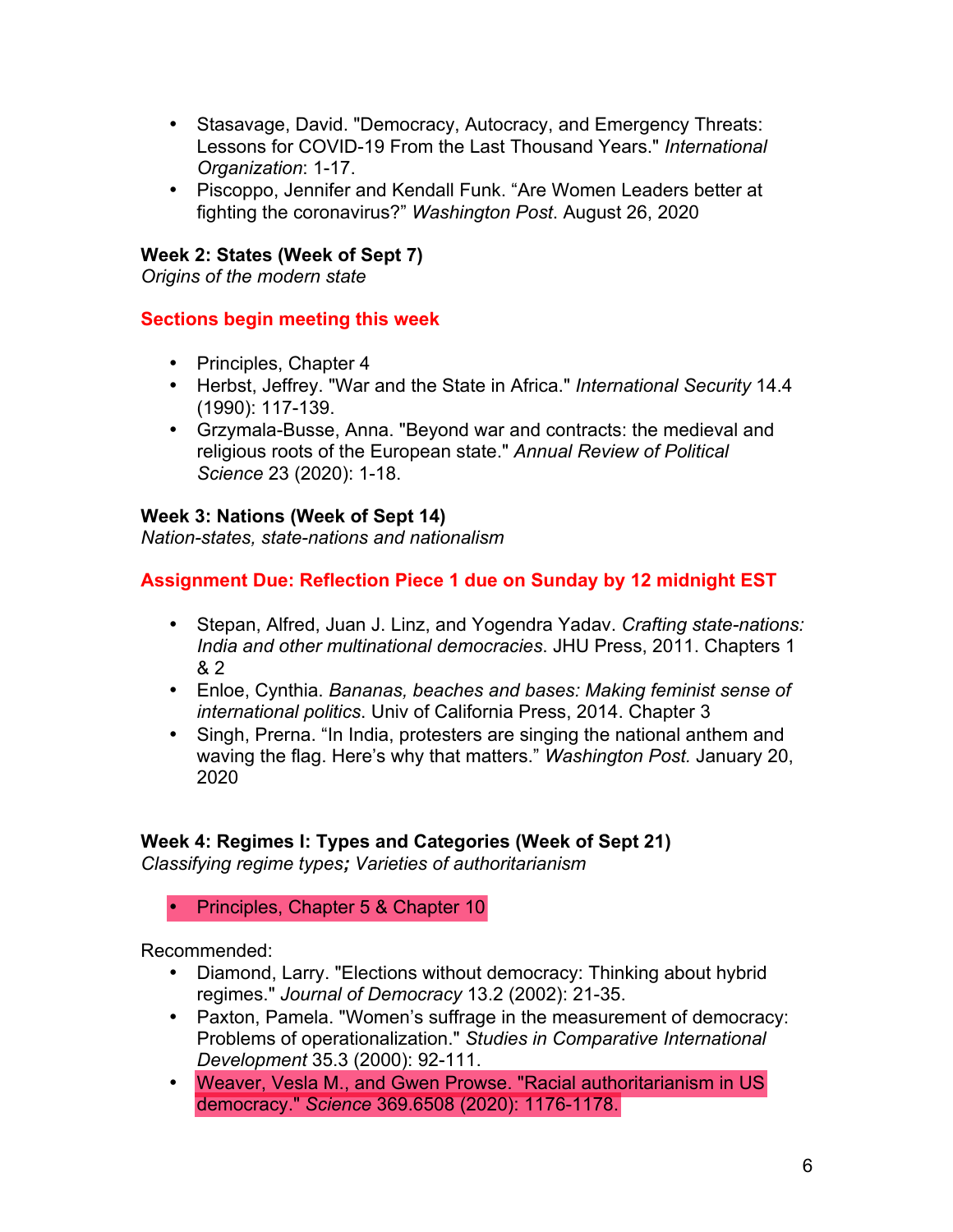## **Week 5: Regimes II: Determinants (Week of Sept 28)**

*The economic and cultural determinants of regime type*

#### **Schedule Change: Synchronous Class Session takes place on TUESDAY at 11:30am INSTEAD OF THURSDAY this week**

#### **Assignment Due: Paper I: Classifying Regimes by Sunday by 12 Midnight EST**

- Principles, Chapter 6 and 7(skip section on Experiments and Culture)
- **Watch:** The Myth of the Clash of Civilizations, Lecture by Edward Said https://www.youtube.com/watch?v=aPS-pONiEG8

## **Week 6: Regimes II: Transition and Change (Week of Oct 5)**

- Principles, Chapter 8
- Waylen, Georgina. "Women and democratization: Conceptualizing gender relations in transition politics." *World Politics* (1994): 327-354.
- **Watch:** Otpor! Bringing Down a Dictator https://www.youtube.com/watch?v=9F7PxCVQ5Nk

Recommended:

- Bermeo, Nancy. "On democratic backsliding." *Journal of Democracy* 27.1 (2016): 5-19.
- Brancati, Dawn. "Democratic authoritarianism: Origins and effects." *Annual Review of Political Science* 17 (2014): 313-326.

**Week 7: Regimes III: Outcomes and Consequences (Week of Oct 12)** *Development and Human Rights*

## **Assignment Due: Reflection Piece 2 by Sunday by 12 Midnight EST**

- Principles, Chapter 9
- Donno, Daniela, and Anne-Kathrin Kreft. "Authoritarian institutions and women's rights." *Comparative Political Studies* 52.5 (2019): 720-753.

Recommended:

- Davenport, Christian. *State repression and the domestic democratic peace*. Cambridge University Press, 2007. Introduction
- Evans, Tony. "If democracy, then human rights?" *Third World Quarterly* 22.4 (2001): 623-642.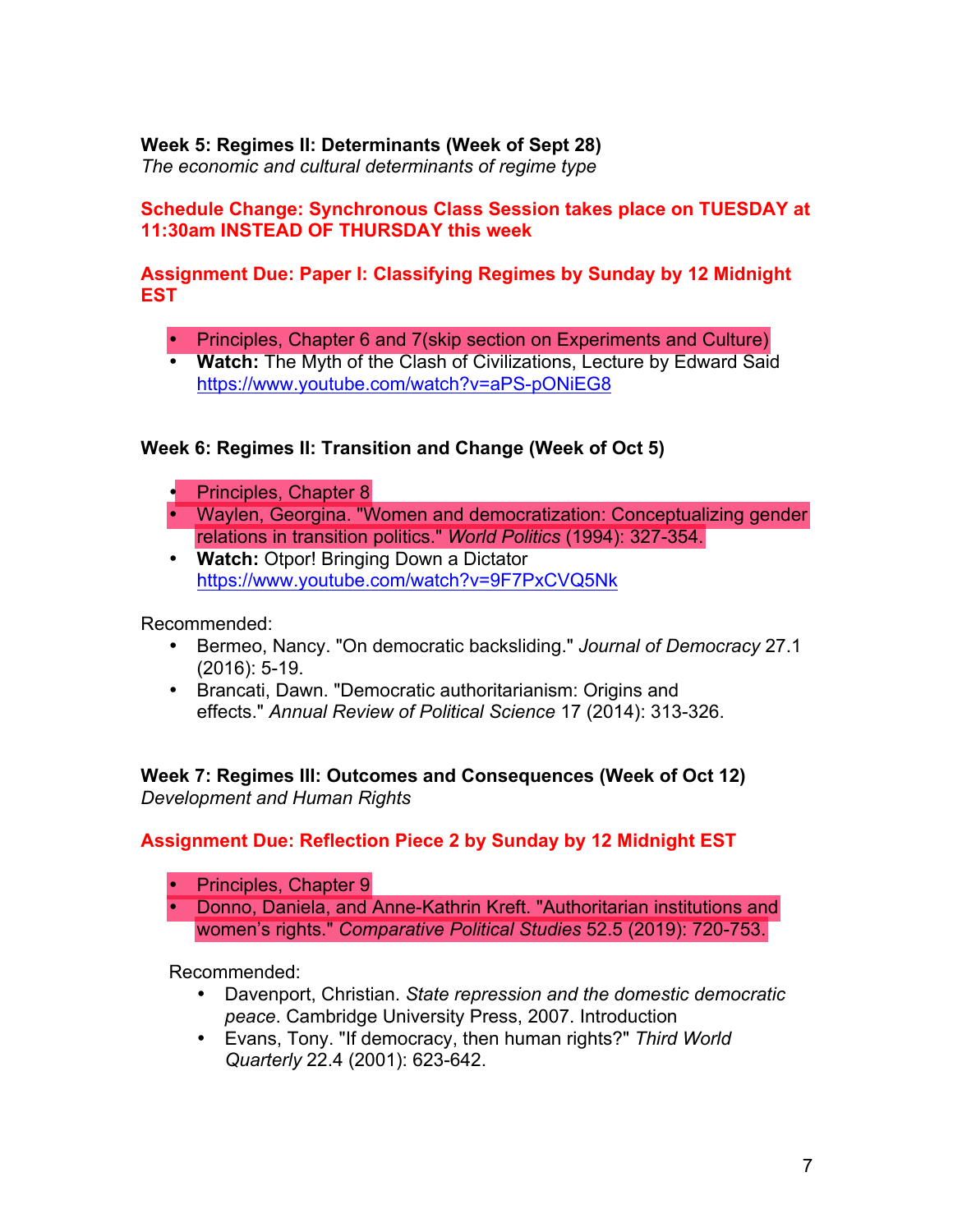**Week 8: Democratic Institutions I: Organizing Government (Week of Oct 19)** *Presidential and parliamentary systems; Electoral systems and representation*

• Principles, Chapter 12 & 13

Recommended:

• Gerring, John, Strom C. Thacker, and Carola Moreno. "Are parliamentary systems better?" *Comparative political studies* 42.3 (2009): 327-359.

**Week 9: Democratic Institutions II: Political Parties (Week of Oct 26)** *Party systems; Party-voter linkages*

**Assignment Due: Reflection Piece 3 by Sunday by 12 Midnight EST**

- Principles, Chapter 14
- Kitschelt, Herbert. "Linkages between citizens and politicians in democratic polities." *Comparative political studies* 33.6-7 (2000): 845-879.

**Week 10: Political Participation I: Voting (Week of Nov 2)**

*Voter turnout; inequalities in turnout*

#### **Schedule Change: Synchronous Class Session takes place on TUESDAY at 11:30am INSTEAD OF THURSDAY this week**

- **Reread:** Principles, Chapter 8 (section on Collective Action Theory)
- Blais, André. *To vote or not to vote?: The merits and limits of rational choice theory*. University of Pittsburgh Press, 2000. Chapter 1 and 2
- Kasara, Kimuli, and Pavithra Suryanarayan. "When do the rich vote less than the poor and why? Explaining turnout inequality across the world." *American Journal of Political Science* 59.3 (2015): 613-627.

Recommended:

• Cheema et al. Canvassing the Gatekeepers: A Field Experiment to Improve Women's Voter Turnout in Pakistan. *Working Paper*

**Week 11: Political Participation II: Contentious Politics (Week of Nov 9)** *Who resists and how?* 

- <sup>1</sup> Tarrow, Sidney and Charles Tilly. *Contentious Politics.* 2<sup>nd</sup> ed. Oxford University Press. 2015. Chapters 1 and 3
- Chenoweth, Erica, et al. "The global pandemic has spawned new forms of activism—and they're flourishing." *The Guardian* 20 (2020).
- **Watch:** The Mothers of Plaza de Mayo: https://yale.hosted.panopto.com/Panopto/Pages/Viewer.aspx?id=4c9cf29e -0727-4e66-bed7-ab2701398013